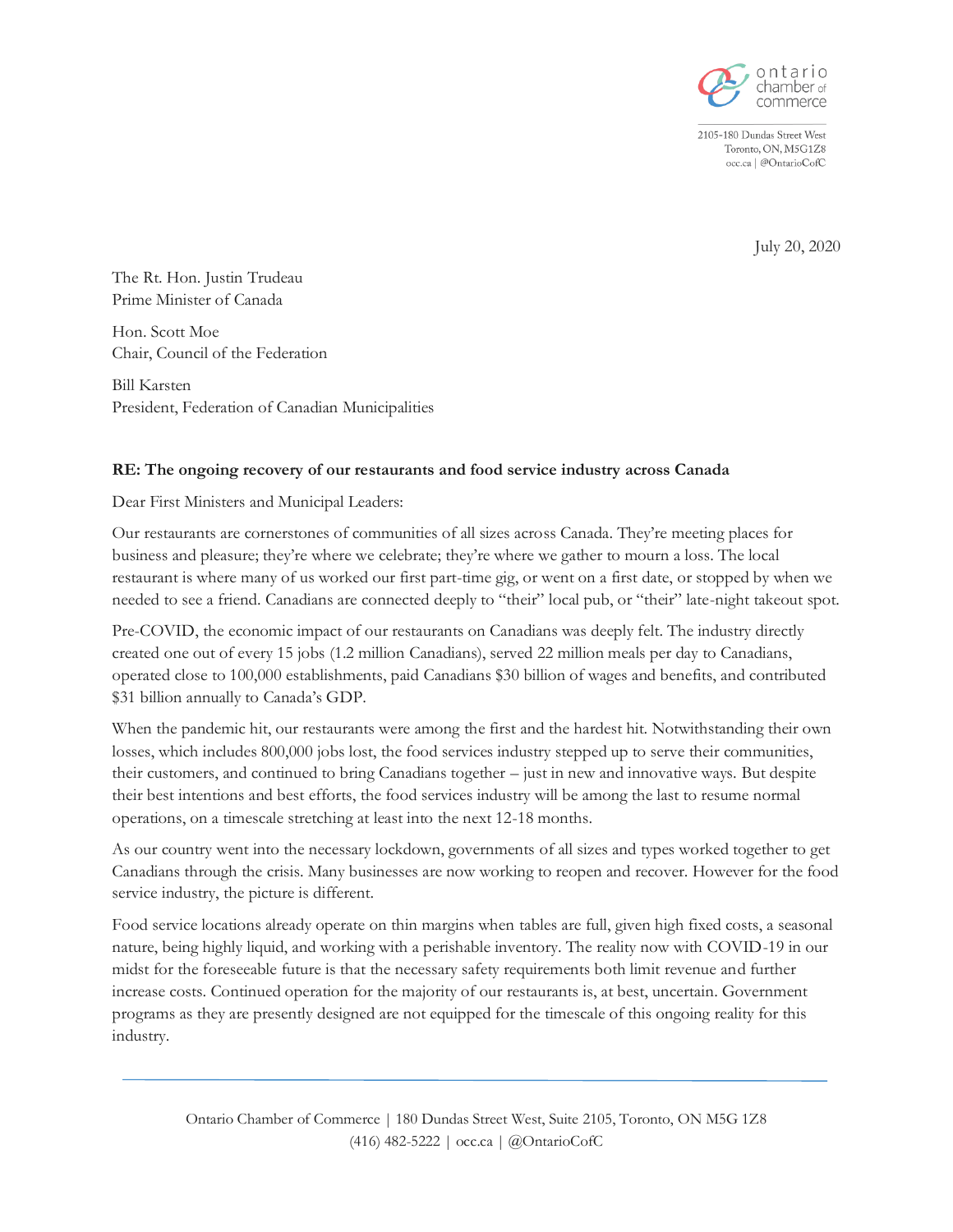

Across our country, at all levels of government, urgent action needs to be undertaken to ensure our restaurants can continue to be there for us. Some of those items include:

## Federal

Implement the proposed Canada Emergency Wage Subsidy (CEWS) improvements and continue to create incentives for Canadians to return to work.

Eliminate the automatic annual federal excise tax increase on beer, wine, and spirits.

Start to encourage Canadians to return to pre-COVID activities while observing safety measures, such as masks.

### Joint Federal-Provincial/Territorial

Extend the CECRA program, remove parent company revenue eligibility cap (removing the cap would prevent franchisees from falling through the cracks), and explore a means to substantially increase program subscription.

### Provincial/Territorial

Implement and monitor a commercial eviction moratorium.

Expand liquor licencing, or make permanent COVID-related licencing changes, to allow more restaurants to offer alcohol sales (including for take-out).

# Municipal

Reduction or deferral of property taxes, patio fees, utility fees, and other fees as relevant.

Ease regulatory burdens, which assist the industry without impacting government budgets.

The urgency of action cannot be overstated. Indeed, if action is not taken now, businesses will close and communities will be among the hardest hit since a loss of business means loss of jobs throughout the entire foodservices supply chain. Delays will risk the situation rapidly becoming permanently untenable.

These actions, when taken together, would make a win-win by creating the conditions for more Canadians to get back to work and prevent the failure of a key industry in the coming year.

Just as our restaurants have always been there for Canadians for important moments in our lives, now we need to be here for them.

Sincerely,

**Hon. Perrin Beatty, P.C., O.C.** President & CEO Canadian Chamber of Commerce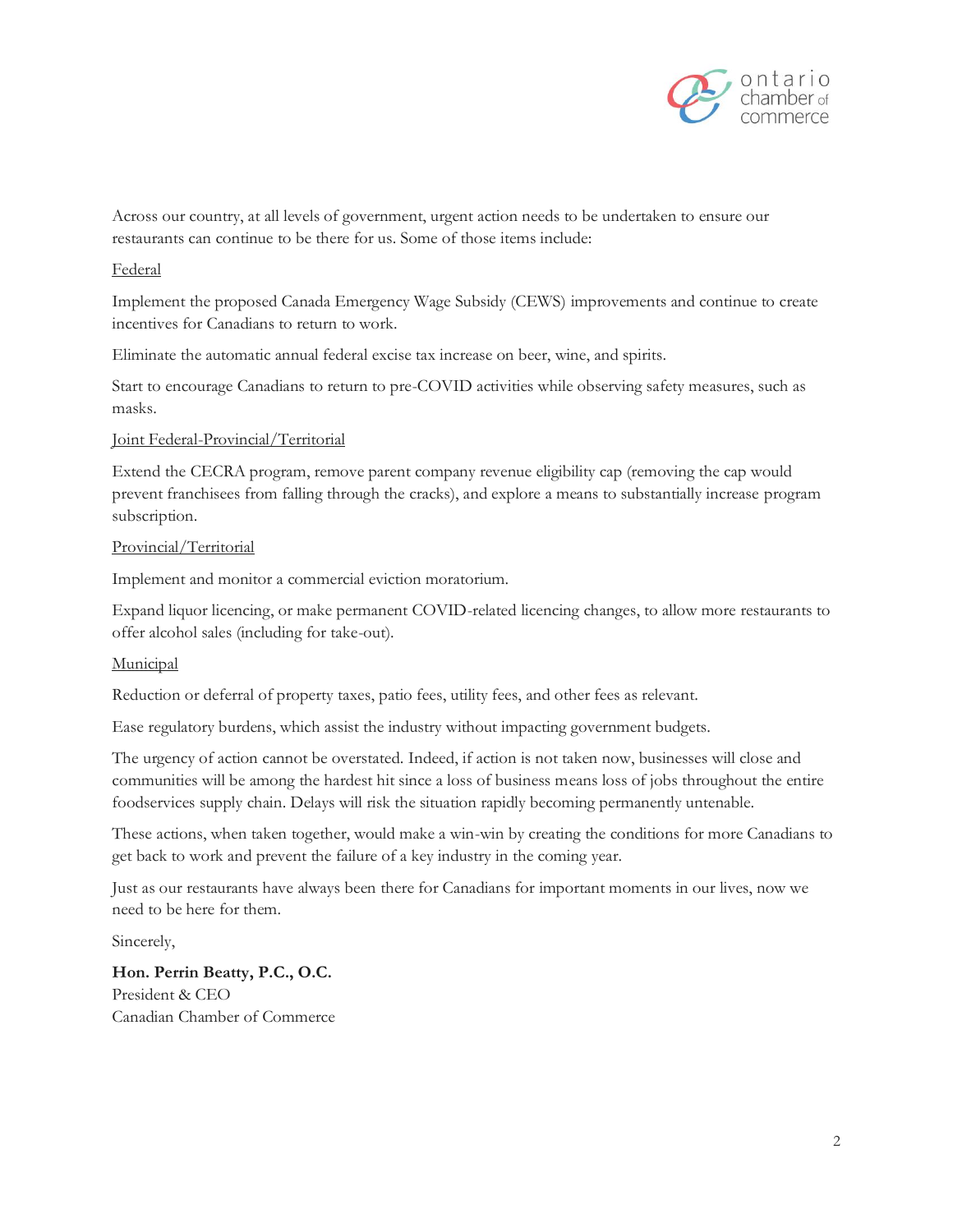

**Luke Harford** Head of Government Affairs, Canada Molson Coors

**David B. Lefebvre** Vice President, Federal & Quebec Restaurants Canada

**Ken Kobly** President & CEO Alberta Chambers of Commerce

**Sheri Somerville** Chief Executive Officer Atlantic Chamber of Commerce

**Val Litwin** President & CEO BC Chamber of Commerce

**Renée Comeau** Executive Director NWT Chamber of Commerce

**Rocco Rossi** President & CEO Ontario Chamber of Commerce

**Steve McLellan** Chief Executive Officer Saskatchewan Chamber of Commerce

**Todd Letts** Chief Executive Officer Brampton Board of Trade

**Dr. Sandip Lalli** President & CEO Calgary Chamber of Commerce

**Gerard Adams** Interim Chief Executive Officer Greater Charlottetown Area Chamber of Commerce